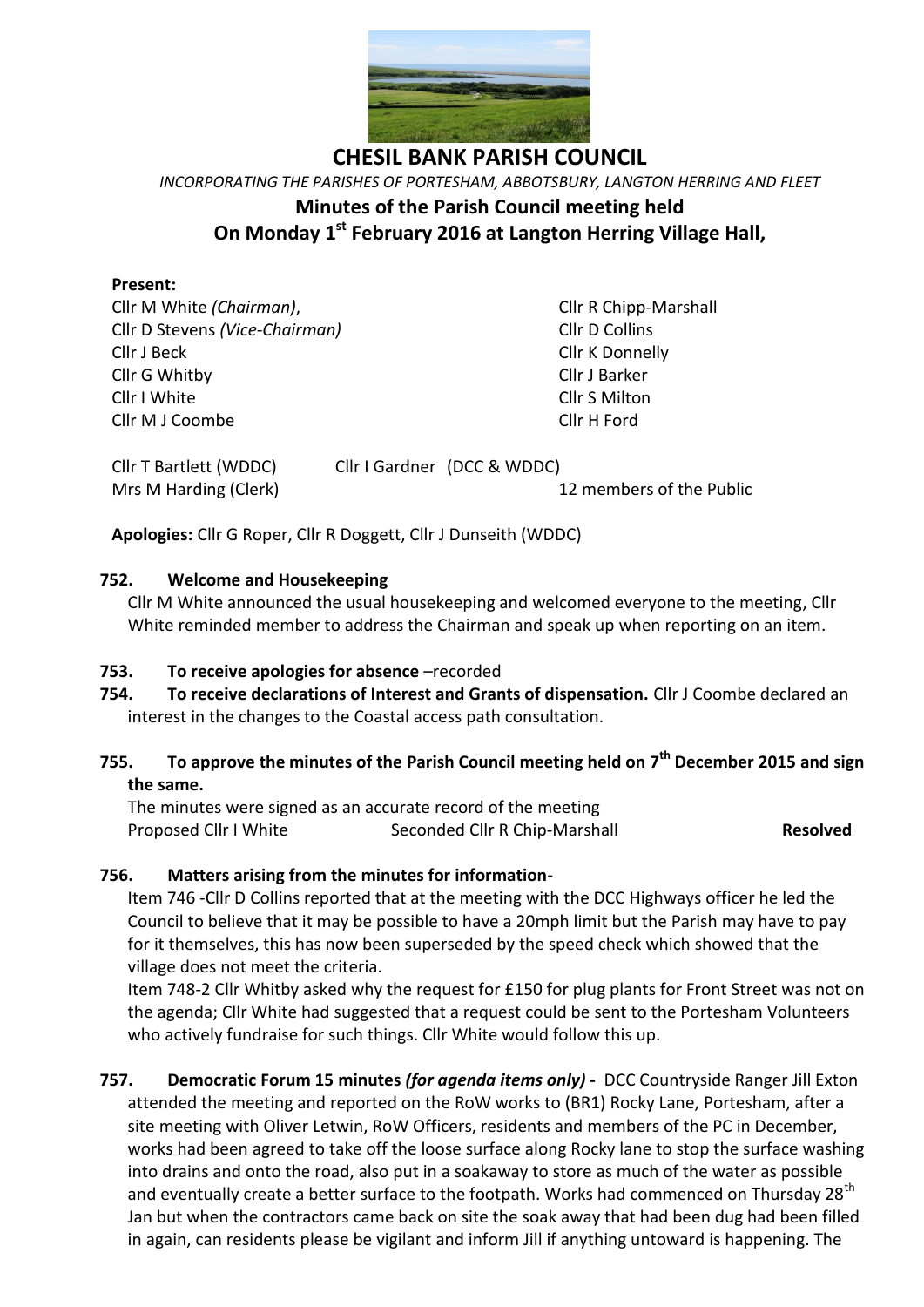*INCORPORATING THE PARISHES OF PORTESHAM, ABBOTSBURY, LANGTON HERRING AND FLEET*

works will be completed eventually and Jill is in discussions with the landowner to try to work together and move forward.

Jill thanked the person who cleared the hedge back on FP2 up from Rocky Lane not sure who did it but a good job done.

Jill was asked about the Coast path access consultation, she explained that the coast path will remain open but in areas where the coast is eroding and the path is no longer accessible a new path is being created in consultation with landowners.

Jill was thanked for attending the meeting and left at 7.45pm

#### **758. Finance:-**

#### **i. To consider receipts and payments**

| <b>Receipts</b>       | <b>Detail</b>                    | Amount   |
|-----------------------|----------------------------------|----------|
| Internet Café         |                                  | 21.00    |
| <b>HMRC</b>           | Vat refund                       | 254.26   |
|                       | <b>Coastal Communities Grant</b> |          |
| <b>WDDC</b>           | for Fleet                        | 7500.00  |
| Internet Café         |                                  | 30.00    |
| <b>Payments</b>       |                                  |          |
| A Wade                | Cemetery                         | 750.00   |
| <b>ND Contracting</b> | <b>Bier House</b>                | 257.00   |
| R H Dalley            | Old Fleet church Wall            | 1,579.40 |
| <b>HMRC</b>           | <b>PAYE</b>                      | 6.80     |
| Portesham VH          | Hall hire                        | 51.00    |
|                       |                                  |          |

Bank Balances as at end of January 2016 £38362.55

Proposed Cllr D Collins Seconded Cllr S Milton **Resolved**

The Council considered the DCC divisional fund and will be applying for the following: £200- For a new Notice board for the Bier House to show the pictures of the works and copy of the Bier.

£384 -for replacement surface under the swings at the play area in Langton Herring £200- For Abbotsbury Village Hall to assist with the fitting & electrical works for the defibrillator

Abbotsbury village Hall has already been successful with a grant for £1200 for works to the toilets

# **ii. To consider draft specifications for the grass cutting contracts**

These will be further discussed in the closed session later in the meeting

## **iii. To consider a replacement fence at the Cemetery**

The Perimeter fence is in need of repair/replacement, the Council will look at suitable fencing required at a cemetery and costs and investigate suitable grants and bring to a future meeting.

## **759. Working Group reports:-** Emergency Planning-Cllr Janice Beck reported on the defibrillator for Portesham, this has been delivered, the next steps is to have official approval from the Village Hall committee to place the defibrillator in the outside porch of the Village hall. The defib will have to be fixed to the outside and an electrical supply is required. The Parish Council will remain the owners and be responsible for the equipment's management and insurance, also the PC will provide training for its use. The PC has also been offered assistance from James Irvine the local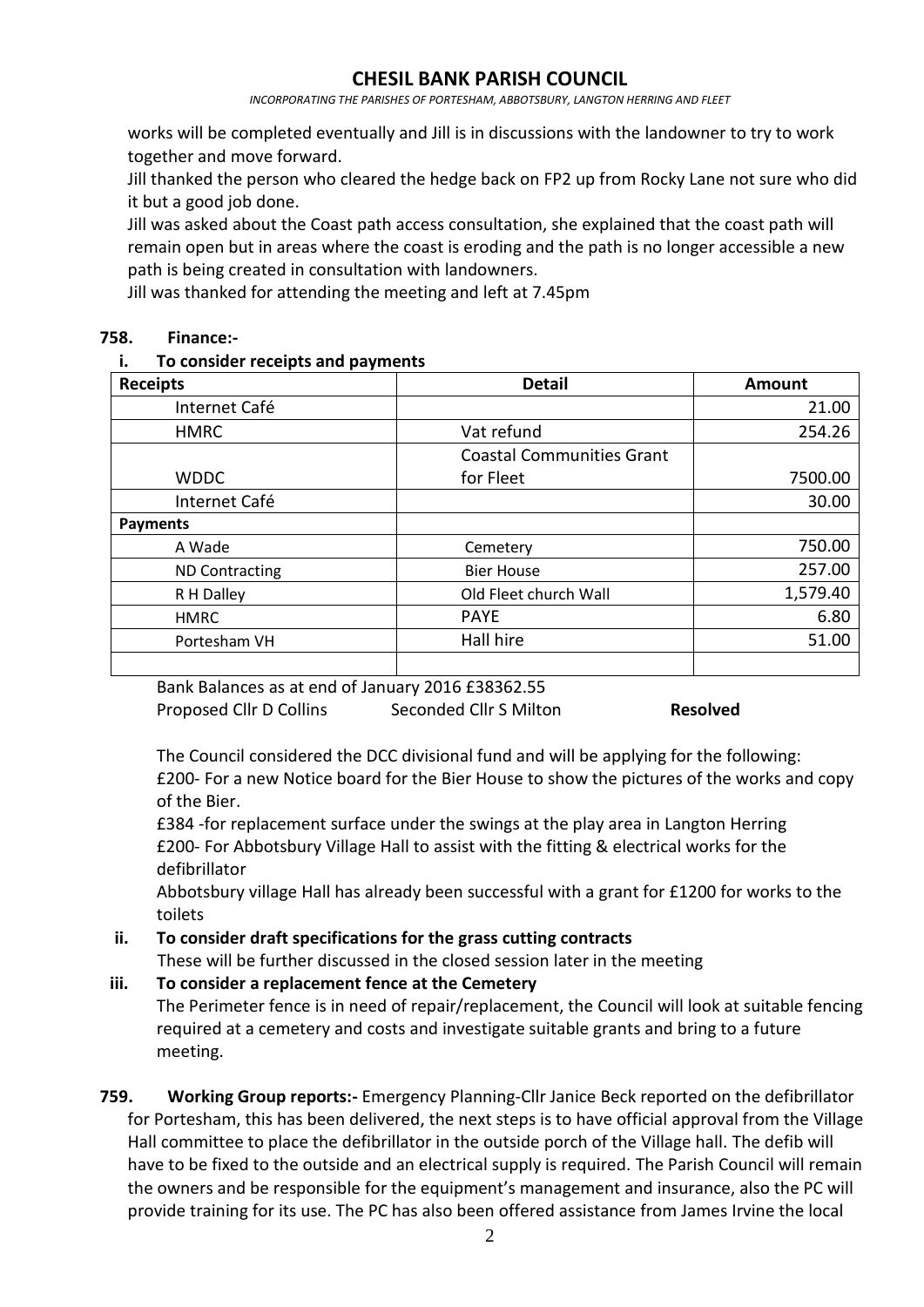*INCORPORATING THE PARISHES OF PORTESHAM, ABBOTSBURY, LANGTON HERRING AND FLEET*

postman who is qualified in first aid and has been instrumental in arranging the training for the Abbotsbury defib.

The Abbotsbury Defib is to be installed later this month, this has been purchased by fund raising in the village and a generous donation from a resident, Cllr R Doggett is applying for one for Langton Herring defib from the British Heart foundation similar to Portesham it will also fix it to the VH should it be approved but on the side of the historic building, Fleet are still considering a defib and a suitable location**.**

Graham Moore a member of the VH committee was asked to comment at this stage, he explained that the next meeting of the committee is at the end of March, so an email to all trustees will be sent on the information supplied by the PC on its management of the equipment so it will depend on whether the VH trustees give it the all clear or have to wait until their meeting.

### **760. Planning Consultations:-**

| ח ה סי         |                              |                                               |                |  |
|----------------|------------------------------|-----------------------------------------------|----------------|--|
| Application no | Address                      | Detail                                        | Comment        |  |
| WD/D/15/002868 | 6 Court Close, Shop Lane     | Erect single storey conservatory to rear or   | No Objections  |  |
|                |                              | property                                      |                |  |
| WD/D/15/002890 | 6 Back Street, Portesham     | Erect extension                               | No Objections  |  |
| WD/D/15/002652 | The Old Chapel, Back St,     | Change of use from existing to shop A1 to     | No objections  |  |
|                | Abbotsbury                   | commercial gallery                            | concerns about |  |
|                |                              |                                               | parking        |  |
| WD/D/15/002688 | Lazyhill Gallery, Abbotsbury | Change of use from part retail and part       | No objections  |  |
|                |                              | workshop                                      |                |  |
| WD/D/15/002418 | 6 Helston Close, Portesham   | <b>Erect Car Port</b>                         | No objections  |  |
| WD/D/15/002897 | Lower Shilvinghampton        | Change of use from Agricultural to dwelling   | No objections  |  |
|                | Farm, Portesham              | houses                                        |                |  |
| WD/D/16/000074 | Land Adj Whitmore Coppice,   | Change if use & extension of barn to create a | Still in       |  |
|                | Langton Herring              | single dwelling and charges to access         | circulation    |  |

### **i. To consider all planning applications since the last meeting**

All the applications are dealt with by the individual parishes unless comments are requested to the Full Council for consideration.

#### **ii. To consider any other planning/enforcement issues**

No further updates on the applications of certificates of lawfulness at Willow Barn or Goalan's Caravan site also the Porch has still not been replaced on Ilchester Arms, Abbotsbury.

## **761. Highways**

## **i. Road safety to Portesham School via Front Street- update and report**

Cllr White reported on the site meeting held with a representative from the Diocese and governors looking at the parking issues who explained that creating extra parking could be a possibility, the lease for the playing field is with DCC and this runs until 2023, the Diocese will also look into the issues of the ditch around the playing field as it has not been cleared for many years and contains rubbish and tyres. Progress so far:

a. Reflective goodies/jackets have been supplied to children who walk to school provided by Dorset Road Safe and the No Excuse campaign.

b. RoW will lift the stone and turn it sideways at the top of the footway leading to the car park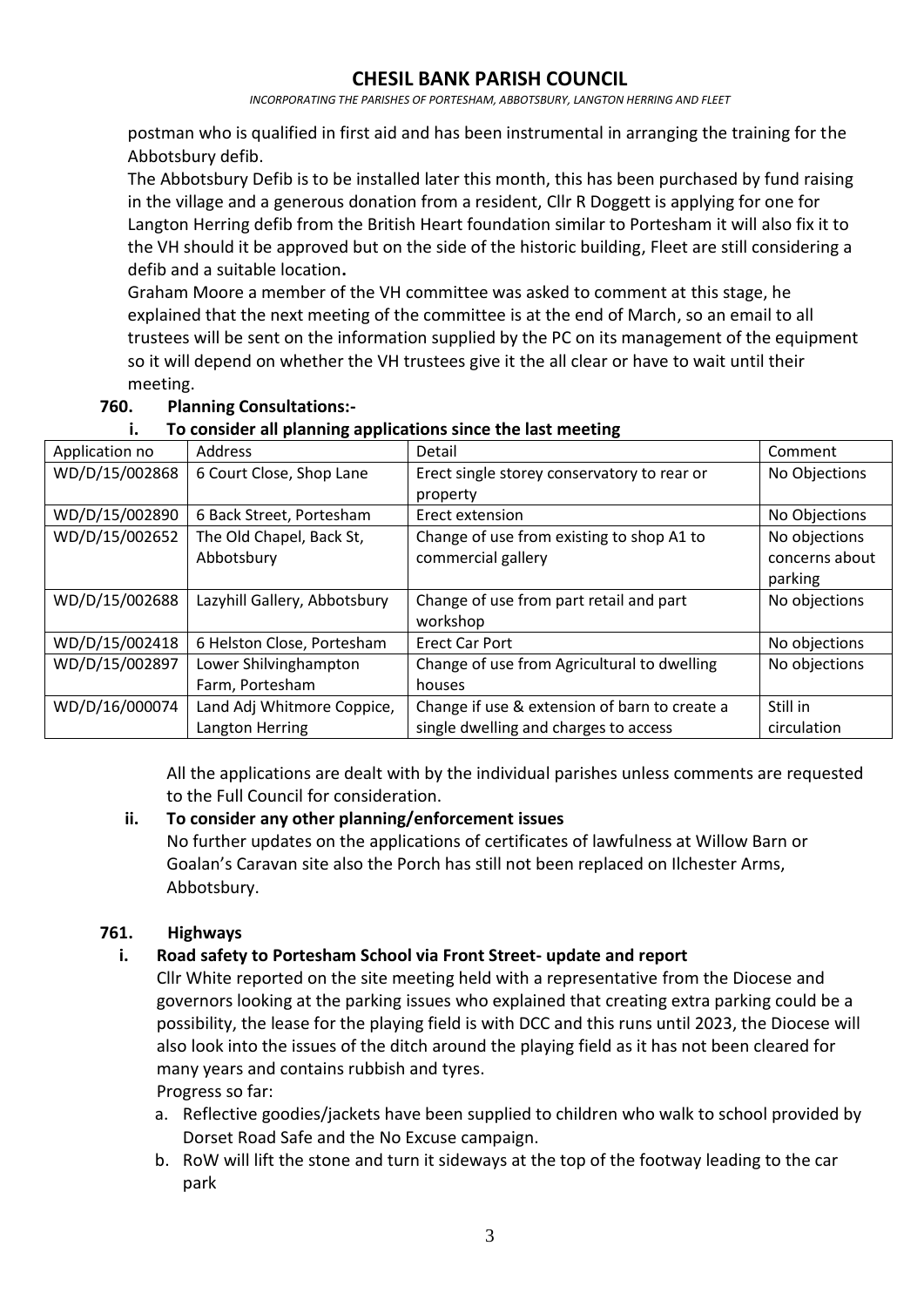*INCORPORATING THE PARISHES OF PORTESHAM, ABBOTSBURY, LANGTON HERRING AND FLEET*

- c. A resident of the village has offered to repaint the gate at the bottom of the footpath using materials supplied by RoW
- d. Centre white lines to be repainted on the bend from the Pub by the Old School and the centre lines at the top of the village to be repainted
- e. Two "20 is plenty" signs will be purchased by the PC and these will be placed on the back of the duck sign half way up front Street and on the give way sign at the junction to front street, these signs will be in Green they are not enforceable but advisory. This is because an order for a 20mph limit does not meet the necessary criteria.
- f. The School will be looking into enlarging the car park
- g. The PC will continue to liaise with Diocese/School on the proposed extra car parking as it may mean moving the entrance to the play area to enable safe access this has yet to be agreed.

The proposal for the 20 is plenty signs were agreed by the Portesham Cllrs- 3 For and 2 Abstentions.

The proposal for the centre white lines was agreed by Portesham Cllrs -3 For and 1 objection The Parish Council agreed to the above actions and a request will be sent to DCC Highways

### **ii. To receive any Highways issues**

Cllr Barker reported blocked drains on New Road, Cllr Stevens asked when the work on Abbotsbury Hill was going to be done, the Clerk will follow up.

Cllr White reported that Janice Beck is now going to be moving the SID as Tom Varley will be moving out of the village. A letter of thanks to be sent to Tom as he has being moving the SID since November 2008. Cllr Beck reported after the stolen battery that people should be vigilant; the SID may well be lifted higher to stop this issue.

Cllr White also asked that a letter is sent to Robert Fraser who is storing the DCC stone that was removed from the Back Street wall in Portesham so it is available as and when funds can be made available to rebuild it.

Winters Lane will be closed between  $15-17$ <sup>th</sup> Feb for further repairs

#### **762. ROW:-**

## **i. To receive a report of RoW issues in the parishes-**

Cllr White briefly reported on the Rocky Lane issue but this had been previously discussed by Jill Exton.

Cllr Donnelly reported that he has a meeting arranged with Ben Jones of the Estate to discuss issues in Abbotsbury.

## **763. Reports from the Parishes**

- **i. Abbotsbury –**Cllr Stevens reported drains outside the butchers are blocked, the Porch on the Ilchester has still not been replaced and issues of dog mess along Chapel Lane.
- ii. **Portesham-**Cllr White reported that some of the devices purchased for the use in the Internet Café will be sold as the users of the internet café have purchased their own tablets and iPads and the monies raised will be used to continue to fund the internet café in hall hire etc. The railway hut roof has now been repaired at the Portesham end.

Cllr White also reported on the proposed reduction of bus service to Dorchester, Cllr Gardner is meeting with Oliver Letwin to further discuss this issue; there may be a community bus project but no further details at this time.